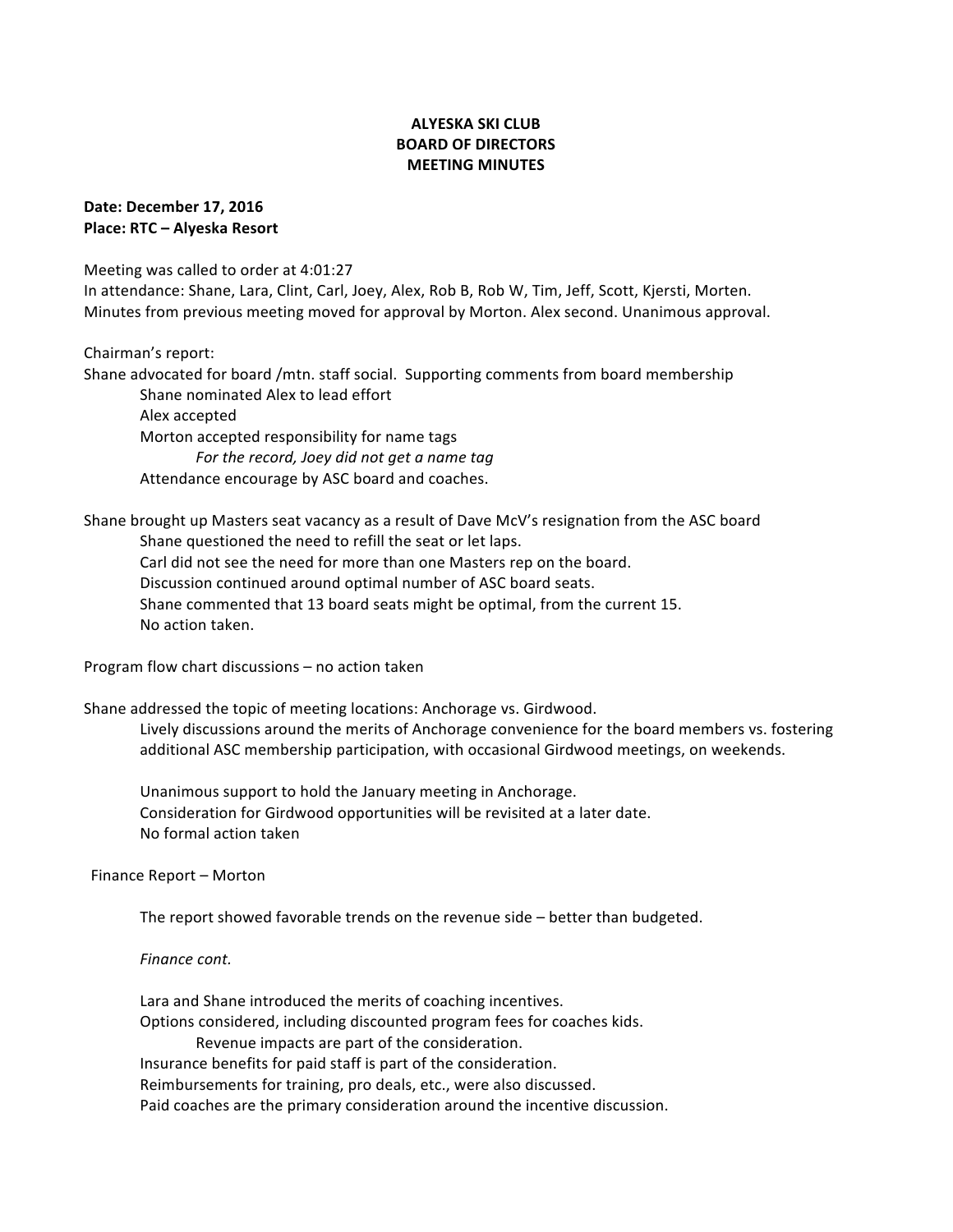No action taken on the employee benefits discussion.

Rassmusen grants:

ASAP action required to take advantage of qualifying requirements. Board members need to contribute any \$ amount, to qualify. Lara indicated we would be pursuing a Tier 1 technology grant.

#### Alpine Committee Report - Scott

Reviewing current structure of the Alpine Committee. The needs of the Alpine Committee have changed since the hiring of Scott. The Alpine director is meeting much of the ASC operational needs. It is suggested that the committee reduce the meeting cadence to 4x/year. It is suggested that the Alpine committee be reduced to a sounding board. No action.

Scott proposed a spring registration for ASC program participation. Scott reported good participation and feedback for parent athlete meetings. Looking for more opportunities for coach's clinics: MM, U12, and U14 focus. Scott emphasized the need for more training of volunteer officials.

> Looking into the prospects of: Referee clinic, 100 & 200 level clinics,

First Aid certification needs:

Looking for an Alyeska weekend certification option. Clint expressed interest for a MM coach opportunity.

Scott reported 26 attendees in one of his volunteer session. More bodies needed. Concerned for race volunteer numbers.

Snow machine for operational support is still in limbo with the resort. Brian B has been unavailable for the discussion.

Alex V discussed the GCI, \$20K support contribution  $-$  exclusive sponsor of: B-net purchase and new timing wire, among other things All agree an exceptional acknowledgment to GCI is in order.

### Development Committee - Lara

New corporate sponsors initiative going very well. Effort being led by Tim Alderson and Randee Liles. The team is making good progress - with eager sponsors

Special, in-kind category being considered to acknowledge Alyeska Resort. Top tier sponsor recognition - MPC timing equipment.

Sponsor quality control system being initiated by Randee Liles.